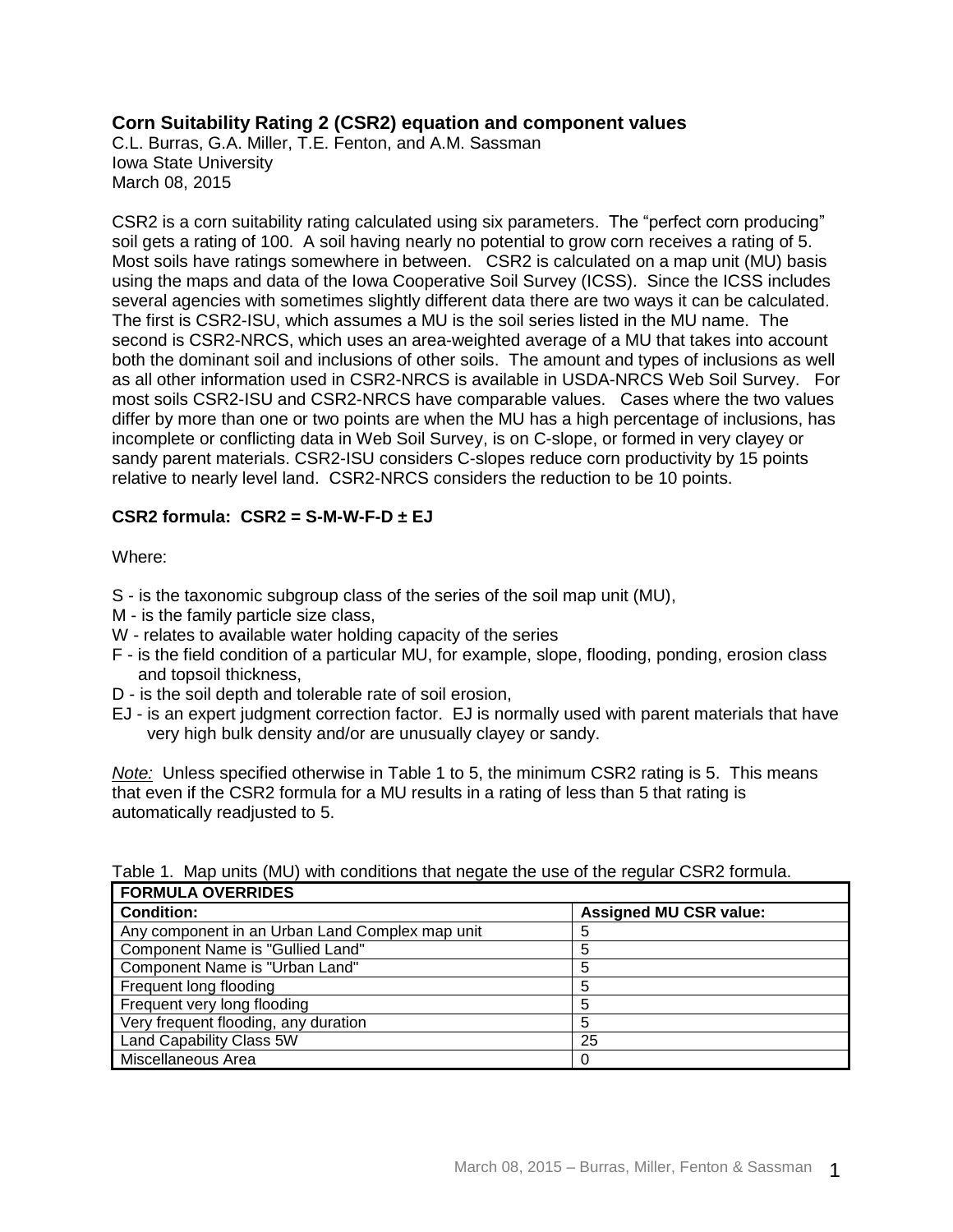|  | Table 2. S factors used in the CSR2 formula. |  |
|--|----------------------------------------------|--|
|  |                                              |  |

| <b>Taxonomic</b>            | S      | <b>Taxonomic</b>             | S  |
|-----------------------------|--------|------------------------------|----|
| Subgroup:                   | factor | Subgroup:                    | fa |
| <b>Aeric Chromic Vertic</b> | 54     | Fluventic Hapludolls         | 85 |
| Epiaqualfs                  |        |                              |    |
| Aeric Endoaqualfs           | 88     | <b>Glossic Hapludalfs</b>    | 86 |
| Aeric Fluvaquents           | 79     | Lamellic                     | 67 |
|                             |        | Udipsamments                 |    |
| Aeric Vertic Epiaqualfs     | 54     | Limnic Haplosaprists         | 72 |
| Aquents                     | 50     | Lithic Endoaquolls           | 45 |
| <b>Aquertic Argiudolls</b>  | 83     | Lithic Hapludalfs            | 42 |
| <b>Aquertic Chromic</b>     | 79     | Lithic Hapludolls            | 42 |
| Hapludalfs                  |        |                              |    |
| <b>Aquertic Hapludalfs</b>  | 79     | Lithic Haplustolls           | 48 |
| Aquertic Hapludolls         | 92     | Mollic Endoaqualfs           | 85 |
| <b>Aquertic Udifluvents</b> | 84     | <b>Mollic Epiaqualfs</b>     | 80 |
| Aquic Argiudolls            | 85     | <b>Mollic Fluvaquents</b>    | 83 |
| <b>Aquic Cumulic</b>        | 93     | <b>Mollic Hapludalfs</b>     | 95 |
| Hapludolls                  |        |                              |    |
| <b>Aquic Hapludolls</b>     | 100    | <b>Mollic Oxyaquic</b>       | 90 |
|                             |        | Hapludalfs                   |    |
| Aquic Pachic                | 96     | <b>Mollic Udifluvents</b>    | 88 |
| Argiudolls                  |        |                              |    |
| <b>Aquic Pachic</b>         | 98     | Oxyaquic Argiudolls          | 10 |
| Hapludolls                  |        |                              |    |
| <b>Aquic Udifluvents</b>    | 98     | Oxyaquic Dystrudepts         | 42 |
| <b>Aquic Udipsamments</b>   | 60     | Oxyaquic Eutrudepts          | 42 |
| <b>Aquic Udorthents</b>     | 84     | Oxyaquic Hapludalfs          | 85 |
| Aquollic Hapludalfs         | 90     | Oxyaquic Hapludolls          | 10 |
| Aquolls                     | 50     | Oxyaquic Haplustolls         | 81 |
| Argiaquic Argialbolls       | 80     | Oxyaquic Udifluvents         | 88 |
| <b>Chromic Vertic</b>       | 74     | Oxyaquic Vertic              | 97 |
| Albaqualfs                  |        | Argiudolls                   |    |
| <b>Cumulic Endoaquolls</b>  | 84     | Oxyaquic Vertic              | 79 |
|                             |        | Hapludalfs                   |    |
| <b>Cumulic Hapludolls</b>   | 99     | Pachic Argiudolls            | 10 |
| <b>Cumulic Vertic</b>       | 79     | Pachic Hapludolls            | 10 |
| Endoaquolls                 |        |                              |    |
| <b>Cumulic Vertic</b>       | 81     | Pachic Haplustolls           | 78 |
| Epiaquolls                  |        |                              |    |
| <b>Dystric Eutrudepts</b>   | 97     | <b>Psammentic Hapludalfs</b> | 67 |
| <b>Entic Hapludolls</b>     | 90     | <b>Terric Haplosaprists</b>  | 87 |
| Fluvaquentic                | 83     | Thapto-Histic                | 85 |
| Endoaquolls                 |        | Fluvaquents                  |    |
| Fluvaquentic                | 85     | <b>Typic Albaqualfs</b>      | 87 |
| Hapludolls                  |        |                              |    |
| <b>Fluvaquentic Vertic</b>  | 93     | <b>Typic Argialbolls</b>     | 77 |
| Endoaquolls                 |        |                              |    |
| Fluvaquents                 | 50     | <b>Typic Argiaquolls</b>     | 82 |

| Taxonomic                                 | $\overline{\mathbf{s}}$ | <b>Taxonomic</b>              | $\overline{\mathbf{s}}$ | <b>Taxonomic Subgroup:</b>    | $\overline{\mathbf{s}}$ |
|-------------------------------------------|-------------------------|-------------------------------|-------------------------|-------------------------------|-------------------------|
| Subgroup:                                 | factor                  | Subgroup:                     | factor                  |                               | fact                    |
| <b>Aeric Chromic Vertic</b><br>Epiaqualfs | 54                      | <b>Fluventic Hapludolls</b>   | 85                      | <b>Typic Argiudolls</b>       | 100                     |
| Aeric Endoaqualfs                         | 88                      | <b>Glossic Hapludalfs</b>     | 86                      | <b>Typic Calciaquolls</b>     | 78                      |
| Aeric Fluvaquents                         | 79                      | Lamellic                      | 67                      | <b>Typic Calciudolls</b>      | 84                      |
|                                           |                         | Udipsamments                  |                         |                               |                         |
| Aeric Vertic Epiaqualfs                   | 54                      | <b>Limnic Haplosaprists</b>   | 72                      | <b>Typic Endoaqualfs</b>      | 66                      |
| Aquents                                   | 50                      | Lithic Endoaquolls            | $\overline{45}$         | <b>Typic Endoaquerts</b>      | 70                      |
| <b>Aquertic Argiudolls</b>                | 83                      | <b>Lithic Hapludalfs</b>      | 42                      | <b>Typic Endoaquolls</b>      | 94                      |
| <b>Aquertic Chromic</b><br>Hapludalfs     | 79                      | Lithic Hapludolls             | 42                      | <b>Typic Eutrudepts</b>       | 78                      |
| <b>Aquertic Hapludalfs</b>                | 79                      | <b>Lithic Haplustolls</b>     | 48                      | <b>Typic Fluvaquents</b>      | 80                      |
| <b>Aquertic Hapludolls</b>                | 92                      | Mollic Endoaqualfs            | 85                      | <b>Typic Haplohemists</b>     | 64                      |
| <b>Aquertic Udifluvents</b>               | 84                      | <b>Mollic Epiaqualfs</b>      | 80                      | <b>Typic Haplosaprists</b>    | 64                      |
| Aquic Argiudolls                          | 85                      | Mollic Fluvaquents            | 83                      | <b>Typic Hapludalfs</b>       | 89                      |
| <b>Aquic Cumulic</b><br>Hapludolls        | 93                      | <b>Mollic Hapludalfs</b>      | 95                      | <b>Typic Hapludolls</b>       | 100                     |
| <b>Aquic Hapludolls</b>                   | 100                     | Mollic Oxyaquic<br>Hapludalfs | 90                      | <b>Typic Natraquerts</b>      | 52                      |
| Aquic Pachic<br>Argiudolls                | 96                      | Mollic Udifluvents            | 88                      | <b>Typic Paleudalfs</b>       | 86                      |
| Aquic Pachic<br>Hapludolls                | 98                      | Oxyaquic Argiudolls           | 100                     | <b>Typic Quartzipsamments</b> | 58                      |
| <b>Aquic Udifluvents</b>                  | 98                      | Oxyaquic Dystrudepts          | 42                      | <b>Typic Udifluvents</b>      | 95                      |
| <b>Aquic Udipsamments</b>                 | 60                      | <b>Oxyaquic Eutrudepts</b>    | 42                      | <b>Typic Udipsamments</b>     | 58                      |
| <b>Aquic Udorthents</b>                   | $\overline{84}$         | Oxyaquic Hapludalfs           | 85                      | <b>Typic Udorthents</b>       | 72                      |
| Aquollic Hapludalfs                       | 90                      | Oxyaquic Hapludolls           | 100                     | <b>Udertic Haplustolls</b>    | 80                      |
| Aquolls                                   | 50                      | <b>Oxyaquic Haplustolls</b>   | 81                      | <b>Udic Haplustolls</b>       | 80                      |
| Argiaquic Argialbolls                     | 80                      | <b>Oxyaquic Udifluvents</b>   | 88                      | <b>Udic Ustorthents</b>       | 74                      |
| <b>Chromic Vertic</b><br>Albaqualfs       | 74                      | Oxyaquic Vertic<br>Argiudolls | 97                      | <b>Udifluvents</b>            | 50                      |
| <b>Cumulic Endoaquolls</b>                | 84                      | Oxyaquic Vertic<br>Hapludalfs | 79                      | <b>Udollic Endoaqualfs</b>    | 90                      |
| <b>Cumulic Hapludolls</b>                 | 99                      | Pachic Argiudolls             | 100                     | Vertic Albaqualfs             | 80                      |
| <b>Cumulic Vertic</b><br>Endoaquolls      | 79                      | Pachic Hapludolls             | 100                     | Vertic Argialbolls            | 80                      |
| <b>Cumulic Vertic</b><br>Epiaquolls       | 81                      | Pachic Haplustolls            | 78                      | Vertic Argiaquolls            | 90                      |
| <b>Dystric Eutrudepts</b>                 | 97                      | <b>Psammentic Hapludalfs</b>  | 67                      | Vertic Endoaquepts            | 78                      |
| <b>Entic Hapludolls</b>                   | 90                      | <b>Terric Haplosaprists</b>   | 87                      | Vertic Endoaquolls            | 75                      |
| Fluvaquentic                              | 83                      | Thapto-Histic                 | 85                      | Vertic Epiaqualfs             | 81                      |
| Endoaquolls                               |                         | Fluvaquents                   |                         |                               |                         |
| Fluvaquentic                              | 85                      | <b>Typic Albaqualfs</b>       | 87                      | Vertic Epiaquolls             | 79                      |
| Hapludolls                                |                         |                               |                         |                               |                         |
| <b>Fluvaquentic Vertic</b><br>Endoaquolls | 93                      | <b>Typic Argialbolls</b>      | 77                      | Vertic Fluvaquents            | 67                      |
| Fluvaquents                               | 50                      | <b>Typic Argiaquolls</b>      | 82                      |                               |                         |

| $\overline{\mathsf{s}}$<br>factor | <b>Taxonomic Subgroup:</b>    | S<br>factor |
|-----------------------------------|-------------------------------|-------------|
| 85                                | <b>Typic Argiudolls</b>       | 100         |
| 86                                | <b>Typic Calciaquolls</b>     | 78          |
| 67                                | <b>Typic Calciudolls</b>      | 84          |
| 72                                | Typic Endoaqualfs             | 66          |
| 45                                | <b>Typic Endoaquerts</b>      | 70          |
| 42                                | <b>Typic Endoaquolls</b>      | 94          |
| $\overline{42}$                   | <b>Typic Eutrudepts</b>       | 78          |
| 48                                | <b>Typic Fluvaquents</b>      | 80          |
| 85                                | Typic Haplohemists            | 64          |
| 80                                | <b>Typic Haplosaprists</b>    | 64          |
| 83                                | <b>Typic Hapludalfs</b>       | 89          |
| 95                                | <b>Typic Hapludolls</b>       | 100         |
| 90                                | <b>Typic Natraquerts</b>      | 52          |
| 88                                | <b>Typic Paleudalfs</b>       | 86          |
| 100                               | <b>Typic Quartzipsamments</b> | 58          |
| 42                                | <b>Typic Udifluvents</b>      | 95          |
| 42                                | <b>Typic Udipsamments</b>     | 58          |
| $\overline{\text{85}}$            | <b>Typic Udorthents</b>       | 72          |
| 100                               | <b>Udertic Haplustolls</b>    | 80          |
| 81                                | <b>Udic Haplustolls</b>       | 80          |
| 88                                | <b>Udic Ustorthents</b>       | 74          |
| 97                                | <b>Udifluvents</b>            | 50          |
| 79                                | <b>Udollic Endoaqualfs</b>    | 90          |
| 100                               | Vertic Albaqualfs             | 80          |
| 100                               | Vertic Argialbolls            | 80          |
| 78                                | Vertic Argiaquolls            | 90          |
| 67                                | Vertic Endoaquepts            | 78          |
| 87                                | Vertic Endoaquolls            | 75          |
| 85                                | Vertic Epiaqualfs             | 81          |
| 87                                | Vertic Epiaquolls             | 79          |
| 77                                | Vertic Fluvaquents            | 67          |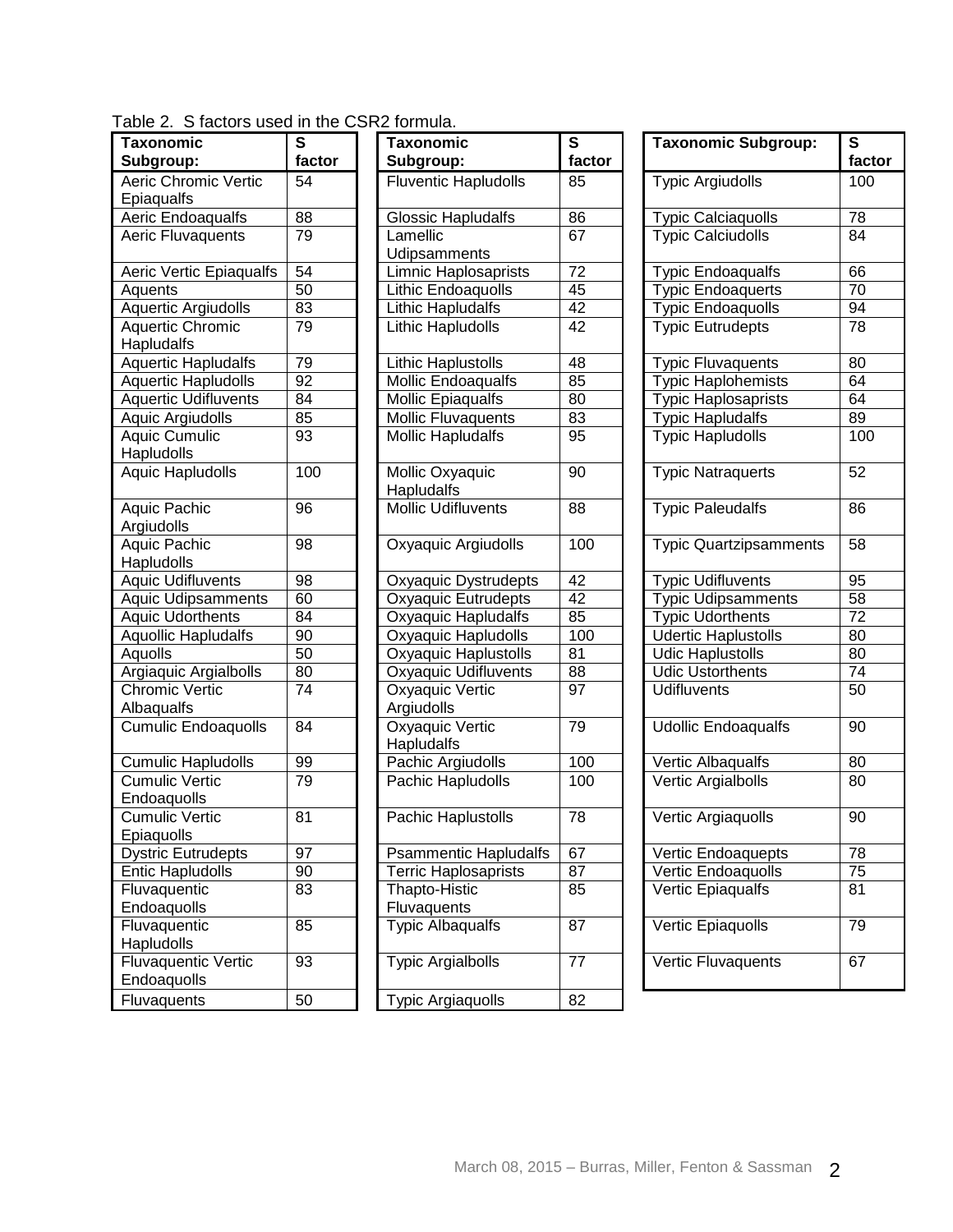|  |  |  |  |  |  |  | Table 3. M, W, and F factors used in the CSR2 formula. |
|--|--|--|--|--|--|--|--------------------------------------------------------|
|--|--|--|--|--|--|--|--------------------------------------------------------|

| <b>Family Particle Size Class</b>            | M<br>factor    | <b>FLOODING FREQUENCY AND DURATION</b><br><b>FOR THE MONTH OF MAY</b> |                         |  |
|----------------------------------------------|----------------|-----------------------------------------------------------------------|-------------------------|--|
| coprogenous                                  | $\Omega$       | <b>Flooding conditions:</b>                                           | F factor - flood        |  |
| fine-silty                                   | 0              | flooding frequency is none,                                           | $\Omega$                |  |
| fine-silty over clayey                       | $\overline{0}$ | rare or NULL, or flooding                                             |                         |  |
|                                              |                | duration is NULL                                                      |                         |  |
| organic                                      | 0              | frequent brief                                                        | 20                      |  |
| clayey                                       | 4              | frequent very brief                                                   | 10                      |  |
| clayey over loamy                            | 4              | occasional brief                                                      | 6                       |  |
| fine                                         | 4              | occasional very brief                                                 | $\overline{\mathbf{4}}$ |  |
| fine-loamy                                   | $\overline{4}$ | occasional long                                                       | 10                      |  |
| fine-loamy over clayey                       | 4              | frequent extremely brief                                              | 5                       |  |
| very-fine                                    | 4              | occasional very long                                                  | 34                      |  |
| fine-loamy over sandy                        | 4              | occasional extremely brief                                            | 2                       |  |
| coarse-loamy                                 | 12             | frequent long OR frequent very long                                   |                         |  |
| coarse-loamy over clayey                     | 12             | No deduction, Automatic component CSR2 of 5                           |                         |  |
| coarse-silty                                 | 12             |                                                                       |                         |  |
| coarse-silty over clayey                     | 12             | Slope values:                                                         | F factor - slope        |  |
| loamy                                        | 12             | slope is NULL                                                         | $\Omega$                |  |
| mesic                                        | 35             | slope $RV < 2$                                                        | $\overline{0}$          |  |
| mixed                                        | 35             | slope $RV < 5$                                                        | $\overline{5}$          |  |
| sandy                                        | 35             | slope $RV < 9$                                                        | 15                      |  |
| sandy over clayey                            | 35             | slope $RV \geq 9$                                                     | 3 * slope RV            |  |
| sandy over loamy                             | 35             |                                                                       |                         |  |
| sandy-skeletal                               | 35             | <b>Other F factor Conditions:</b>                                     | F factor - local        |  |
| all other classes containing *skeletal*      | 12             | Component Local phase is                                              | 40                      |  |
| calcareous                                   | $5***$         | *channeled*                                                           |                         |  |
| ** calcareous deductions are added on to any |                | Component erosion class is                                            | 3                       |  |
| other M factor.                              |                | "2" - moderately eroded                                               |                         |  |

| <b>FLOODING FREQUENCY AND DURATION</b><br><b>FOR THE MONTH OF MAY</b>              |                  |  |  |
|------------------------------------------------------------------------------------|------------------|--|--|
| <b>Flooding conditions:</b>                                                        | F factor - flood |  |  |
| flooding frequency is none,                                                        | O                |  |  |
| rare or NULL, or flooding                                                          |                  |  |  |
| duration is NULL                                                                   |                  |  |  |
| frequent brief                                                                     | 20               |  |  |
| frequent very brief                                                                | 10               |  |  |
| occasional brief                                                                   | 6                |  |  |
| occasional very brief                                                              | 4                |  |  |
| occasional long                                                                    | 10               |  |  |
| frequent extremely brief                                                           | 5                |  |  |
| occasional very long                                                               | 34               |  |  |
| occasional extremely brief<br>2                                                    |                  |  |  |
| frequent long OR frequent very long<br>No deduction, Automatic component CSR2 of 5 |                  |  |  |

| Slope values:     | F factor - slope |
|-------------------|------------------|
| slope is NULL     |                  |
| slope $RV < 2$    |                  |
| slope $RV < 5$    | 5                |
| slope $RV < 9$    | 15               |
| slope $RV \geq 9$ | 3 * slope RV     |

| <b>Other F factor Conditions:</b>                     | F factor - local |
|-------------------------------------------------------|------------------|
| Component Local phase is<br>*channeled*               | 40               |
| Component erosion class is<br>"2" - moderately eroded | 3                |

| AWC CALCULATED TO 60 INCHES,<br>ROUNDED TO TWO DECIMAL PLACES. |        |  | <b>PONDING FREQUENCY AND DUF</b><br>THE MONTH OF MAY |          |
|----------------------------------------------------------------|--------|--|------------------------------------------------------|----------|
| Available Water Capacity (AWC,                                 | W      |  | <b>Ponding conditions:</b>                           | Ff       |
| inches of water)                                               | factor |  |                                                      |          |
| No AWC populated                                               | 99     |  | Frequency is none or NULL                            | $\Omega$ |
| AWC < 3.01                                                     | 24     |  | frequent brief                                       | 20       |
| AWC < 6.00                                                     | 12     |  | frequent very brief                                  | 20       |
| AWC < 9.00                                                     | 8      |  | occasional brief                                     | 20       |
| AWC $\geq 9.00$                                                |        |  | occasional very brief                                | 20       |

| <b>PONDING FREQUENCY AND DURATION FOR</b><br>THE MONTH OF MAY |                 |  |  |
|---------------------------------------------------------------|-----------------|--|--|
| <b>Ponding conditions:</b>                                    | F factor - pond |  |  |
|                                                               |                 |  |  |
| Frequency is none or NULL                                     | ი               |  |  |
| frequent brief                                                | 20              |  |  |
| frequent very brief                                           | 20              |  |  |
| occasional brief                                              | 20              |  |  |
| occasional very brief                                         | 20              |  |  |
| frequent long                                                 | 44              |  |  |
| frequent very long                                            | 44              |  |  |
| occasional long                                               | 44              |  |  |
| occasional very long                                          | 44              |  |  |